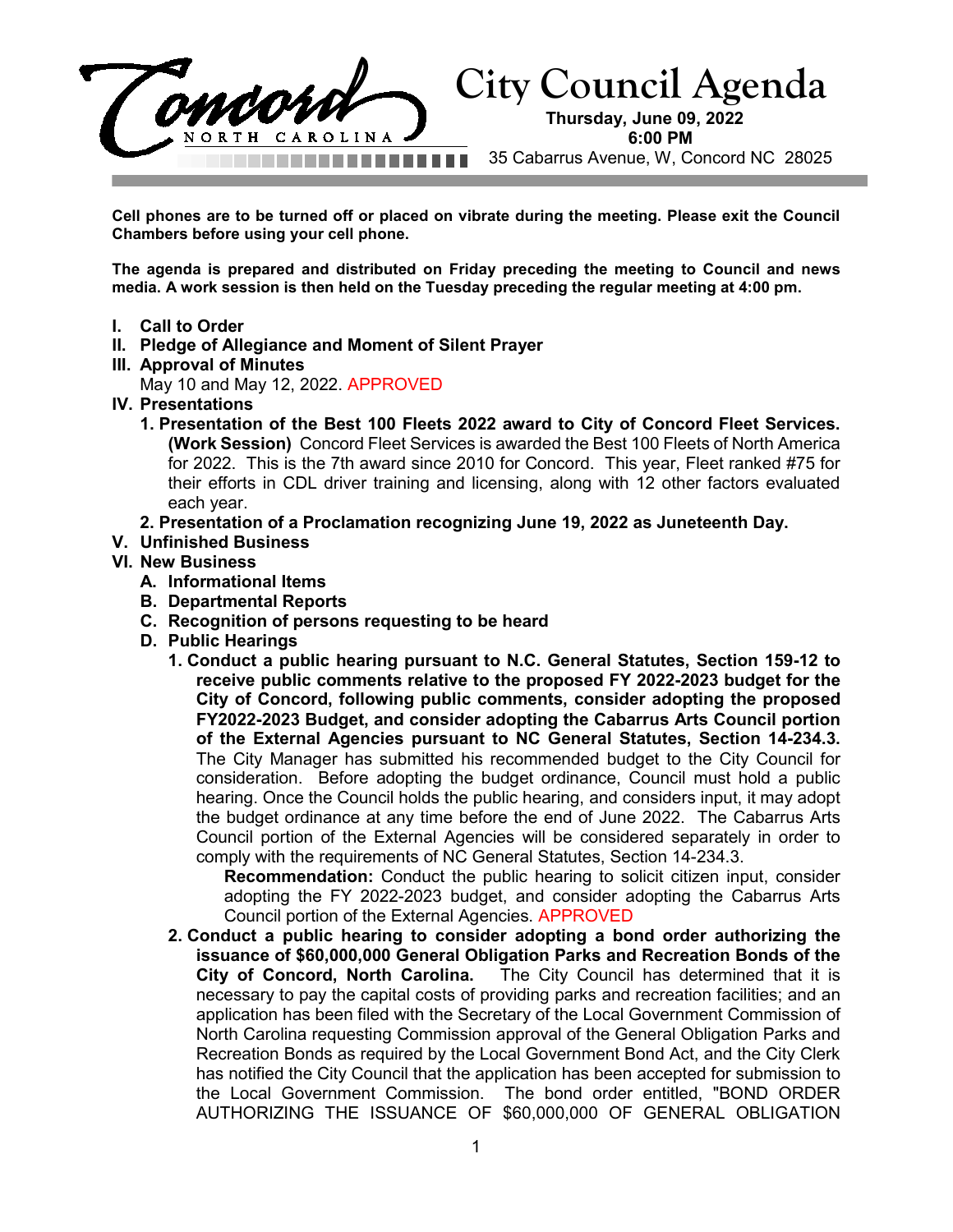PARKS AND RECREATION BONDS OF THE CITY OF CONCORD, NORTH CAROLINA," which was introduced at a meeting of the City Council on May 12, 2022, was published on May 29, 2022, with notice of the public hearing. On file in the Clerk's office is a statement of debt complying with provisions of the Local Government Bond Act, and such statement as filed showed the net indebtedness of the City to be 0.58% of the assessed valuation of property in said City subject to taxation.

**Recommendation:** Motion to adopt, without change or amendment, and direct the City Clerk to publish a notice of adoption, as prescribed by The Local Government Bond Act, of the bond order entitled, "BOND ORDER AUTHORIZING THE ISSUANCE OF \$60,000,000 OF GENERAL OBLIGATION PARKS AND RECREATION BONDS OF THE CITY OF CONCORD, NORTH CAROLINA" as introduced at the meeting of the City Council held on May 12, 2022. APPROVED

**3. Conduct a public hearing and consider adopting an ordinance annexing +/- 0.507 acres of property located at p/o 10435 Poplar Tent Rd, owned by Skybrook, LLC.** The petition is for voluntary annexation of +/- 0.507 acres of property located at a portion of 10435 Poplar Tent Rd, owned by Skybrook, LLC. If annexed, the petitioner intends to apply for the RV-CD (Residential Village Conditional District) zoning classification in order to expand the recently approved Skybrook Corners townhome neighborhood to the north and the Skybrook Corners expansion to the east. This property is located in Mecklenburg County and within the Town of Huntersville's future growth and annexation area. Per the City's Annexation agreement with Huntersville, Concord may annex property within Huntersville's annexation area if Huntersville adopts a resolution to waive the right to annex. Huntersville adopted a resolution to waive the right to annex on February 21, 2022.

**Recommendation:** Consider making a motion to adopt an annexation ordinance and set the effective date for June 9th, 2022. APPROVED

**4. Conduct a public hearing and consider adopting an ordinance amending the official zoning map for +/- 54.8519 acres located northeast corner of International Drive and Highway 73, generally addressed as 4208 and 4515 Davidson Hwy from MX-CC2 (Mixed-Use Commercial Center Large) to I-1-CD (Light Industrial Conditional District) and C-2 (General Commercial).** According to the applicant, an office, warehouse, distribution and light industrial business park are the possible uses for the I-1-CD (Light Industrial Conditional District) area of the development and no specific plans have been provided for the C-2 (General Commercial) portion of the site. In accordance with Concord Development Ordinance section 3.2.4-B, "The Commission may grant final approval of a zoning map amendment by a vote of at least three-fourths (3/4) of the members of the Commission present and not excused from voting. If the approval is by a vote of less than threefourths, or if the Commission renders a recommendation of denial, the request shall be forwarded to the City Council for hearing at their next available meeting and the City Council shall have the authority to make a final decision on the zoning map amendment." The Planning and Zoning Commission heard the above referenced petition at their April 19, 2022 public hearing and acted to deny the request. Please see attached documents for further detail.

**Recommendation:** Consider adopting an ordinance amending the official zoning map from MX-CC2 (Mixed-Use Commercial Center Large) to I-1-CD (Light Industrial Conditional District) and C-2 (General Commercial). TABLED UNTIL JULY 14, 2022

**5. Conduct a public hearing to consider adopting an ordinance amending Article 7, Table 7.6.2, Dimensional Standards, of the Concord Development Ordinance (CDO) to amend the maximum permissible height of multifamily structures in the RC and RV zoning districts from thirty-five (35) feet to four (4) stories.** In recent years, developers in the community have proposed multi-family products with taller ceilings heights. This trend is due to the types of multifamily developments that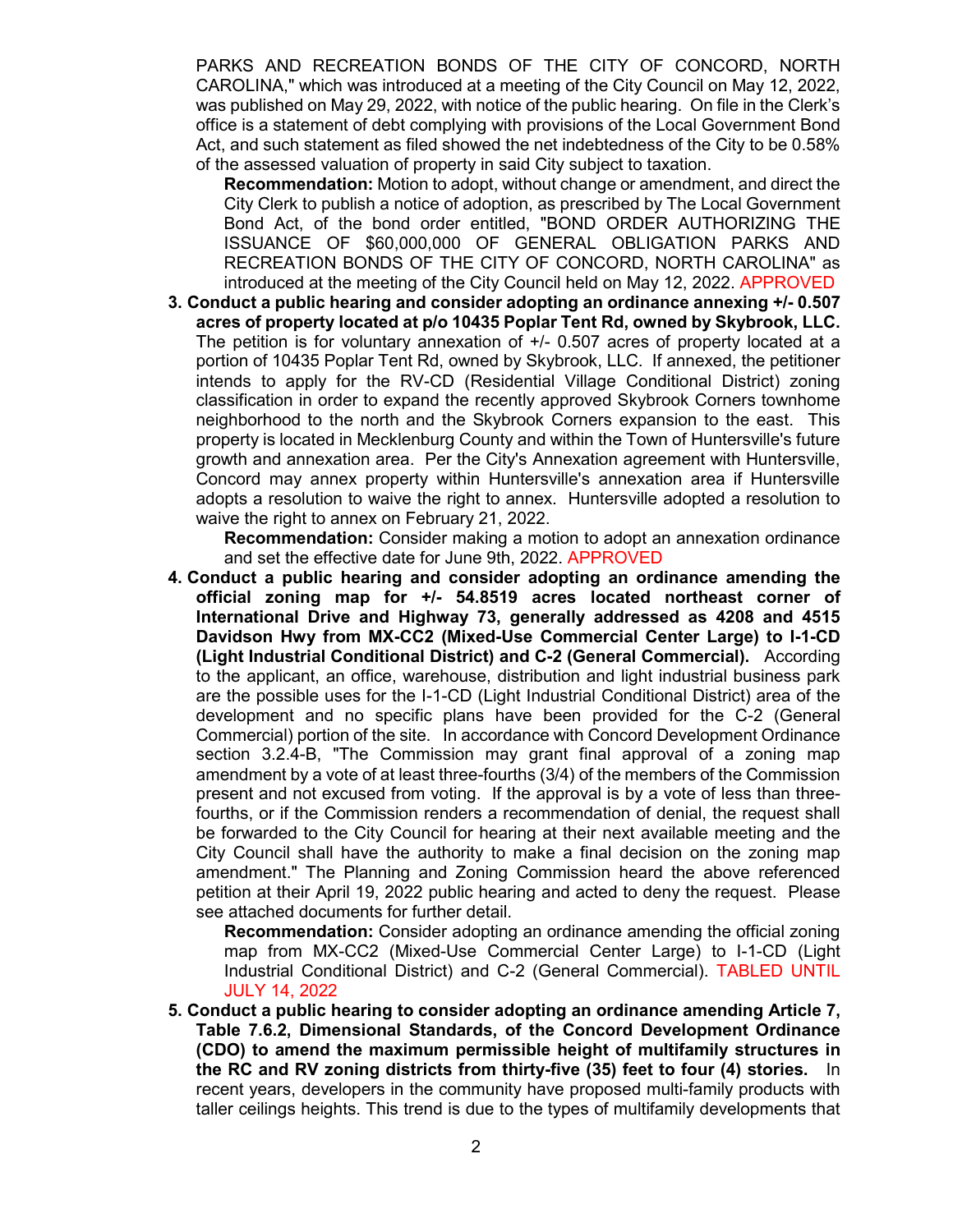are being constructed in the metro region, particularly in Charlotte. Due to the product type change the City has received many communications indicating that 35' height limit for multi-family is no longer feasible based on market conditions. This standard has been a challenge to enforce considering the taller ceilings along with steeper roof pitches. City staff is proposing a revision to the language in the CDO to remove the 35' maximum (in RC and RV zoning) and to refer only to a maximum of four stories. This change would allow a developer more flexibility and would ease staff administration of the height requirements. Note that this allowance would be applicable to multifamily development in RC and RV zoning, not single family, and that all height transition requirements from single family developments, that were adopted with recent CDO changes, would remain. The proposed amendment also has a caveat that this maximum height is not applicable in the C-2 district in mixed use structures where residential units are present above retail or commercial. In those cases, the C-2 height restrictions would govern. The Planning and Zoning Commission unanimously recommended approval of the amendment at their May meeting.

**Recommendation:** Motion to adopt an ordinance amending Article 7, Table 7.6.2.A, Dimensional Standards, of the Concord Development Ordinance (CDO) to amend the maximum permissible height of multifamily structures in the RC and RV zoning districts from thirty-five (35) feet to four (4) stories. APPROVED

## **E. Presentations of Petitions and Requests**

**1. Consider approving the purchase of 524 Allison Street NW from the estate of Marquita Macon for \$167,600 using City Affordable Housing funds.** In November of 2021, staff was notified of the unexpected death of co-worker, Ms. Marquita Macon. Ms. Macon had purchased 524 Allison Street from the City of Concord in June of the same year. After her passing, Ms. Macon's family was not able to continue payments on the house and the lender began the process of foreclosure after several months without payment. Staff reached out to the lender and located the executor of the estate to see if the City could purchase the home back to allow the property to continue to be an affordable housing option within the City. An offer, contingent on Council approval, has been made and accepted by the estate attorney for \$167,600, which is the outstanding loan balance and related fees from the lender. The City's affordable housing allocation would be used for the purchase. The intent is to make any needed minor repairs and sale the property to maintain ownership and an affordable home.

**Recommendation:** Motion to approve the purchase of 524 Allison Street NW from the estate of Marquita Macon for \$167,600 using City Affordable Housing funds. APPROVED

**2. Consider adopting a resolution of intent to schedule a public hearing on the matter of closing the right-of-way of an unopened 10-foot alley running parallel to Hawthorne Street SW.** The proposal includes the abandonment of the right-ofway for a 10-foot alley that runs behind 29 Hawthorne Street SW. Joseph Maizonet and Marline Maizonet filed the application. Carolina Oil Company of Concord, Inc. owns the land on the other side of the alley. Each property owner will receive half of the portion of the alley being abandoned. The General Statutes require that the City 1) post signs in two (2) places along the right-of-way, 2) send copies of the approved resolution of intent to all neighboring owners after adoption, and 3) advertise in the newspaper once a week for four (4) consecutive weeks. The notice requirement would allow the hearing to be conducted at the July 14, 2022 meeting.

**Recommendation:** Motion to adopt a resolution of intent to set a public hearing for July 14, 2022. APPROVED

**3. Consider adopting a resolution authorizing the sale of a portion of 222 Spring Street Southwest to RES-NC Restoration, LLC.** The former Board of Light and Water acquired this property on May 7, 1954. The City received an Offer to Purchase a portion of the property from RES-NC Restoration, LLC (Buyer) for \$1,500. The tax value is estimated to be approximately \$2,800; however, the offer is believed to be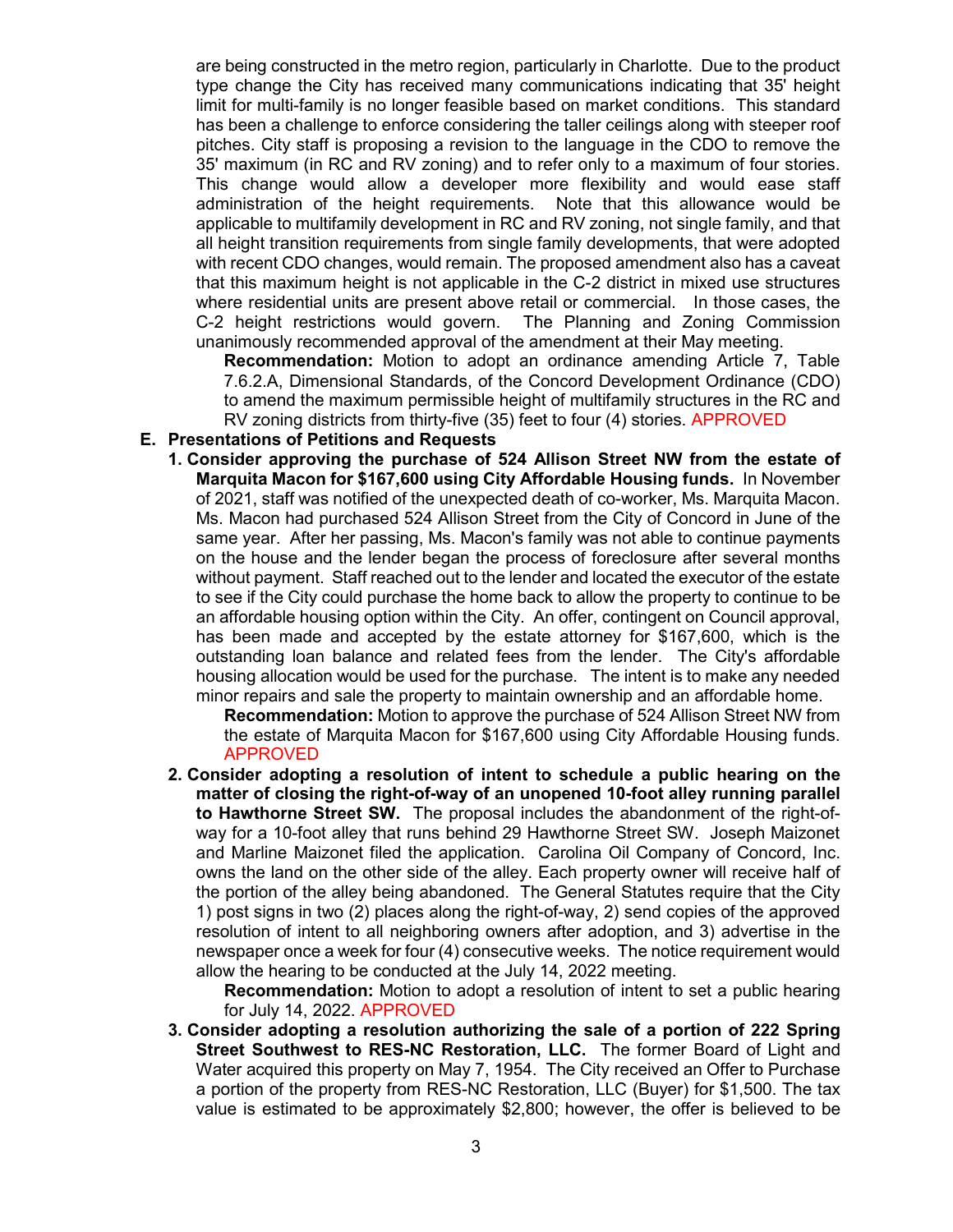closer to market value given the small size and triangular shape of the lot. The buyer wishes to use the property to construct a driveway access for the neighboring lot. The City will reserve an easement for the existing electric infrastructure on the street frontage of the property. The proposed Resolution directs the City Manager, City Clerk and City Attorney to take all necessary steps and to execute the necessary documents to affect the conveyance of the property and easement in accordance with this resolution pursuant to North Carolina General Statutes §160A-269.

**Recommendation:** Motion to adopt a resolution authorizing the sale of a portion of 222 Spring Street Southwest to RES-NC Restoration, LLC and direct the City Manager, City Clerk and City Attorney to take all necessary steps and to execute the necessary documents in order to affect the conveyance of the property. APPROVED

**4. Consider approving a request from the Concord ABC Board to accumulate up to \$4.2 million above excess working capital as defined by the NC ABC Commission and to carry over a reserve of an amount up to \$4.2 million across fiscal years.** The purpose of the request is to provide funds for gradual purchase of land and construction of stores and related warehouse space to address customer needs in a rapidly growing community.

**Recommendation:** Motion to approve a request from the Concord ABC Board to accumulate up to \$4.2 million above excess working capital as defined by the NC ABC Commission and to carry over a reserve of an amount up to \$4.2 million across fiscal years. APPROVED

**5. Consider adopting a resolution setting a special bond referendum and directing the publication of notice of a special bond referendum and notification of the boards of elections.** The City Council has adopted the bond order titled "BOND ORDER AUTHORIZING THE ISSUANCE OF \$60,000,000 GENERAL OBLIGATION PARKS AND RECREATION BONDS OF THE CITY OF CONCORD, NORTH CAROLINA," and such bond order should be submitted to the voters of the City of Concord, North Carolina for their approval or disapproval in order to comply with the constitution and laws of North Carolina at a special bond referendum to be held in said City on November 8, 2022. The attached resolution authorizes and directs the City Clerk to publish a notice of said referendum which shall be entitled "CITY OF CONCORD, NORTH CAROLINA NOTICE OF SPECIAL BOND REFERENDUM." Said notice of referendum shall be published at least twice. The first publication shall be not less than 14 days and the second publication shall be not less than 7 days before the last day on which voters may register for the special bond referendum. The attached resolution also directs the City Clerk to mail or deliver a certified copy of this resolution to the Cabarrus County Board of Elections within three days after this resolution is adopted.

**Recommendation:** Motion to adopt a resolution setting a special bond referendum and directing the publication of notice of a special bond referendum and notification of the boards of elections. APPROVED

**6. Consider recognizing The Courtyards on Poplar Tent Owners Association into the City's Partnership for Stronger Neighborhoods program.** The Courtyards on Poplar Tent is a 55+ planned community in Concord. It was designed, developed, and built by Epcon Communities Inc. between 2019 and 2022. There are 87 single family homes, each with a private courtyard. There is also a clubhouse, pool, and walking trail that borders a pond with a fountain and green spaces. Neighborhood activities are organized by committees and volunteers. Officers for the Association are: President Cheryl Milam; Vice President Debasish Banerjee; Treasurer Marc Shepherd; and Secretary Mitch Peretz. By approving their inclusion in the program, the City would have a total of 73 recognized neighborhoods in the Partnership for Stronger Neighborhoods since the program's foundation in 2000.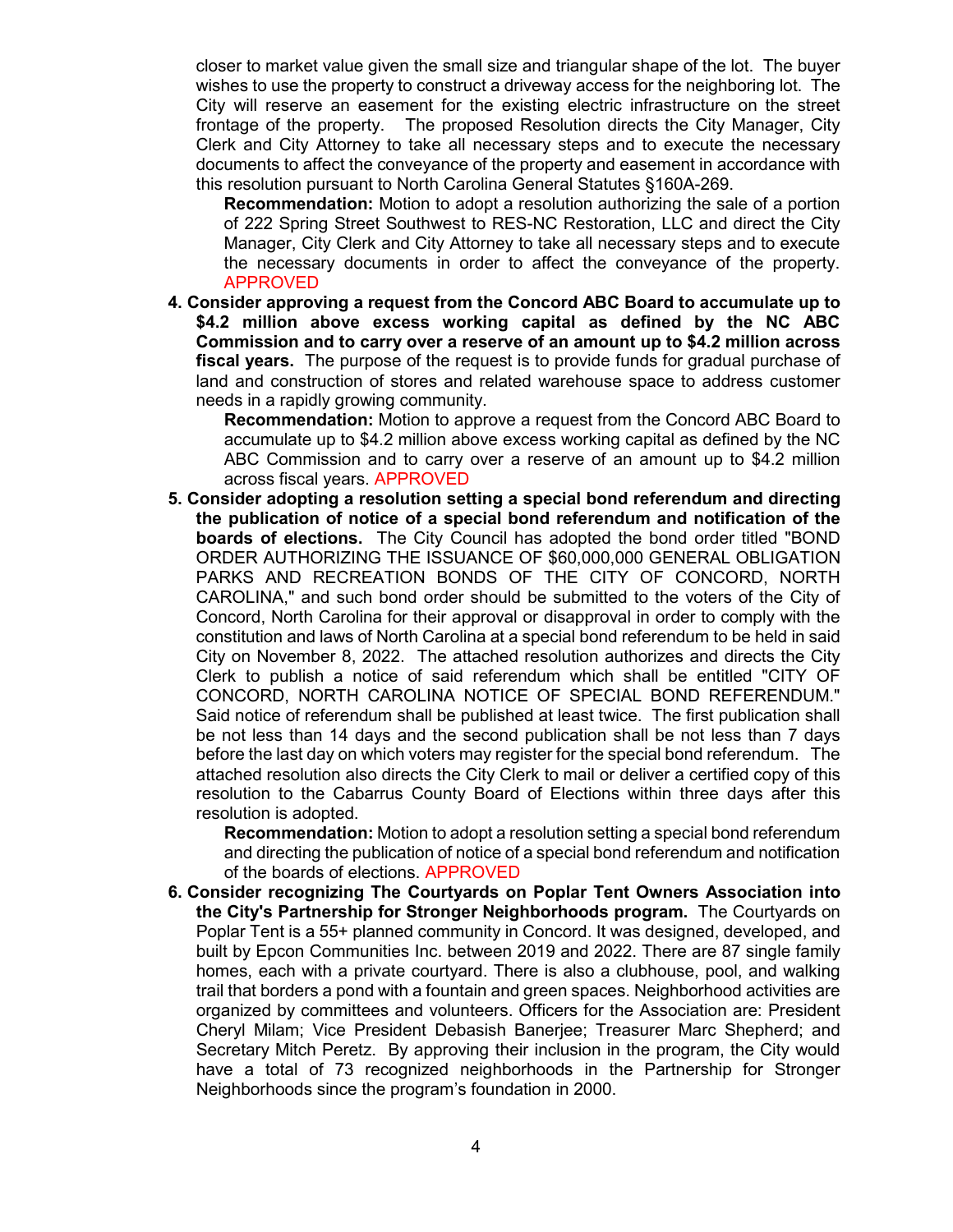**Recommendation:** Motion to approve the acceptance of The Courtyards on Poplar Tent as a recognized neighborhood in the Partnership for Stronger Neighborhoods Program. APPROVED

**7. Consider approving Neighborhood Matching Grant awards distribution request for FY22-23 applicants.** The review committee determined that ten projects best meet the criteria for funding. The following ten recommended projects, if funded, total \$28,230. This would leave \$1,770 in the NMG FY23 adopted budget. The following are recommended: 1) Morris Glen - Request \$2,630 in matching grant funds to support their Basketball Court Repairs and Skim Coating Project; 2) Winding Walk - Request \$3,000 to their Rotating Speed Signs Project; 3) Park View Estates - Request \$3,000 in matching grant funds to support their Pool Enhancement project; 4) Christenbury - Request \$3,000 in matching grant funds to their Entrance Beautification Project; 5) Hallstead - Request \$3,000 in matching grant funds to support Common Area Border Improvement Project; 6) Bedford - Request \$2,850 in matching grant funds to support second phase of their Neighborhood Trail Project; 7) Moss Creek- Request \$3,000 in matching grant funds to support their Picnic Tables Project; 8) Highland Creek - Request \$1,750 in matching grant funds to support their Pet Waste Stations Project; 9) Brookvue - Request \$3,000 in matching grant funds for their Playground Expansion and Tree Installation Project; 10) Fairway Ridge – Request \$3,000 in matching grant funds to support the second phase of their Street Sign Replacement Project. There was one project not recommended for funding because it did not meet the grant criteria and one neighborhood withdrew their application for consideration.

**Recommendation:** Motion to approve Neighborhood Matching Grant awards distribution request for FY22-23 applicants. APPROVED

**8. Consider adopting a resolution for the Logan Community Day Care Association, Inc. Lease Renewal and authorize the City Manager to execute a lease agreement.** The City owns the Logan Community Day Care building located at 185 Rone Avenue, SW, Concord, North Carolina. The Lessee desires to renew the lease for the Premises to continue to operate a day care. The requested term for the lease is 10 years with an annual rent of \$1.00 per year payable on the 10th day of June of each year in advance. The Agreement shall automatically renew for two additional five (5) year renewal terms, unless on or before 30 days prior to the then current expiration date of this Agreement, either party has given notice of such party's intention not to renew for an additional five (5) year renewal term.

**Recommendation:** Motion to adopt a resolution and authorize the City Manager to execute a lease agreement with Logan Community Day Care Association, Inc. for the renewal of their lease for the operation of a day care at 185 Rone St. SW, Concord, NC. APPROVED

**9. Consider awarding a bid and authorize the City Manager to execute a contract with Xylem Tree Experts Inc. to provide contract labor and equipment for Line Clearance Tree Trimming services.** Staff developed specifications for Line Clearance Tree Trimming services and formal bids were received on 5/22/22 for the provision of contract labor and equipment, on an as needed basis, to trim and clear trees around the Electric Department's infrastructure. The bid package specifications called for hourly pricing on many different pieces of equipment and labor units. Staff reviewed historic labor and equipment usage patterns, as well as future needs, and developed projected utilization factors which were then applied to the unit cost submitted by all bidders for determination of the lowest overall annual cost. Staff also evaluated the bidders for their ability to service the contract in relation to safe work practices and ability to meet future manpower/equipment needs of the City. Xylem Tree Experts Inc. was determined to be the lowest responsive bidder. Xylem Tree Experts Inc's pricing, their ability to work safely and their ability to thoroughly meet the bid specifications were clearly evident. Total expected yearly cost of \$275,060 is within the FY23 budgeted allowance of \$310,000.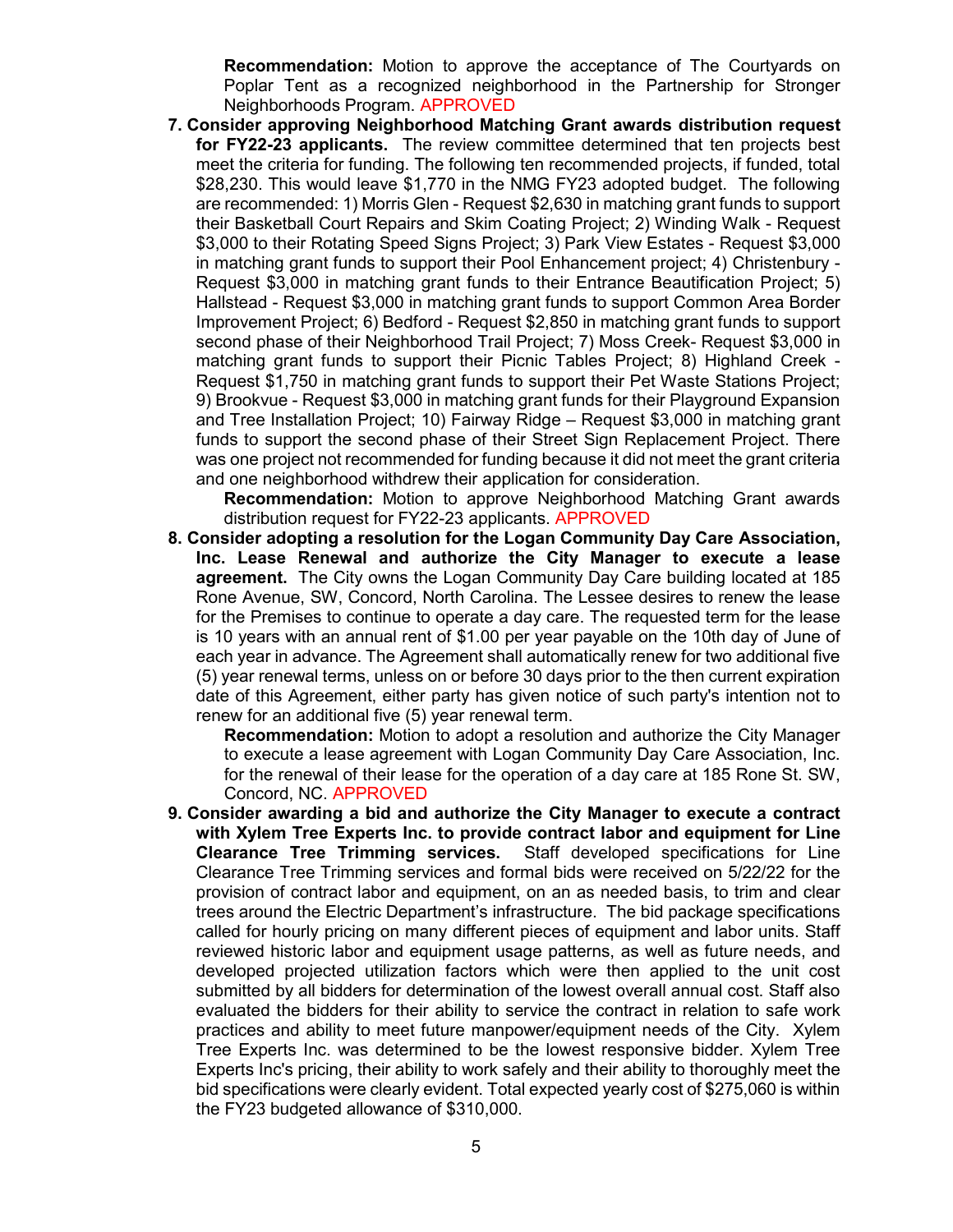**Recommendation:** Make a motion to award a bid and authorize the City Manager to execute a contract with Xylem Tree Experts Inc. to provide contract labor and equipment for Line Clearance Tree Trimming services. APPROVED

**10. Consider adopting an ordinance amending Chapter 46, Solid Waste, of the City's Code of Ordinances, Section 46:1 (Definitions), Section 46:32 (Services Provided by the City), Section 46:33 (Pre-collection practices and public nuisance), Section 46:34 (Prohibited materials not collected by city and handling prohibitions), Section 46:35 (Special conditions, charges and requests), and Section 46:37 (Collection practices and schedule) relative to the collection of solid waste materials in the City of Concord.** In preparation for July 2022 changes in collection practices for bulk and yard waste, staff has revised ordinance language to be consistent with new collection methods and practices, as well as cleanup of language that might be confusing or outdated. Areas of change to note include: 1) definition of "loose" materials for bulk collection, 2) definition of multi-family for solid waste purposes to be 7 or more attached units in a development, 3) the consolidation of televisions into the electronic waste definition, 4) clarification that excess bags of garbage outside the cart will not be collected, 5) clarification of the number of recycle carts that can be distributed to a small business to be no more than the number of garbage carts paid for under cart-based, small business service, 6) addition of a fine for excessive violations of carts left at the curb after collection timeframes, 7) eliminate need for bagged recyclables under backdoor service, 8) requirement of mattresses to be wrapped if visibly infested, 9) requirement of cardboard, as recycling, to be cut or bent, placing into the recycle cart, and 10) elimination of plastic bags from yard waste collection.

**Recommendation:** Motion to adopt an ordinance amending Chapter 46, Solid Waste, of the City's Code of Ordinances regarding the collection of solid waste materials. APPROVED

**11. Consider authorizing the City Manager to negotiate and execute a contract with Republic Services for weekly Bulk Container Service at City Facilities and Qualified Condominiums.** The City contracts for weekly bulk container/dumpster service at 23 City facility locations and 18 qualified townhome or condominium locations. The previous contract with Republic Services could no longer be extended and the City received proposals for this service contract. After receiving a proposal from Republic Services in the amount of \$1.90 per cubic yard, staff would like to continue the current service offering with Republic Services for a new three year term, beginning in July 2022 and expiring in June 2025. Current pricing is \$1.75 per cubic yard; however, the increase is within the budgeted amount for FY23. Several City departments are also impacted by this service contract and slight cost increase.

**Recommendation:** Motion to authorize the City Manager to negotiate and execute a contract with Republic Services in the amount of \$1.90 per cubic yard for bulk container garbage service. APPROVED

**12. Consider authorizing staff to move forward with an On Call Transit Planning Task Order with Benesch for the Cabarrus County Transportation Service (CCTS) and Rider Transit Consolidation Implementation Study.** The study is to combine Cabarrus County Transportation Service and Rider Transit into a single public transportation entity for Cabarrus County. The study will take approximately 9 months to complete, with a do not exceed cost of \$120,000. FTA 5303 Transit Planning Funds from the Cabarrus Rowan MPO will be utilized to pay for this study.

**Recommendation:** Motion to approve the On Call Transit Planning Task Order with Benesch for the Cabarrus County Transportation Service (CCTS) and Rider Transit Consolidation Implementation Study with a not to exceed maximum cost of \$120,000. APPROVED

**13. Consider authorizing the City Manager to negotiate and execute a professional services contract to RL Conrad Associates, LLC to provide Transportation**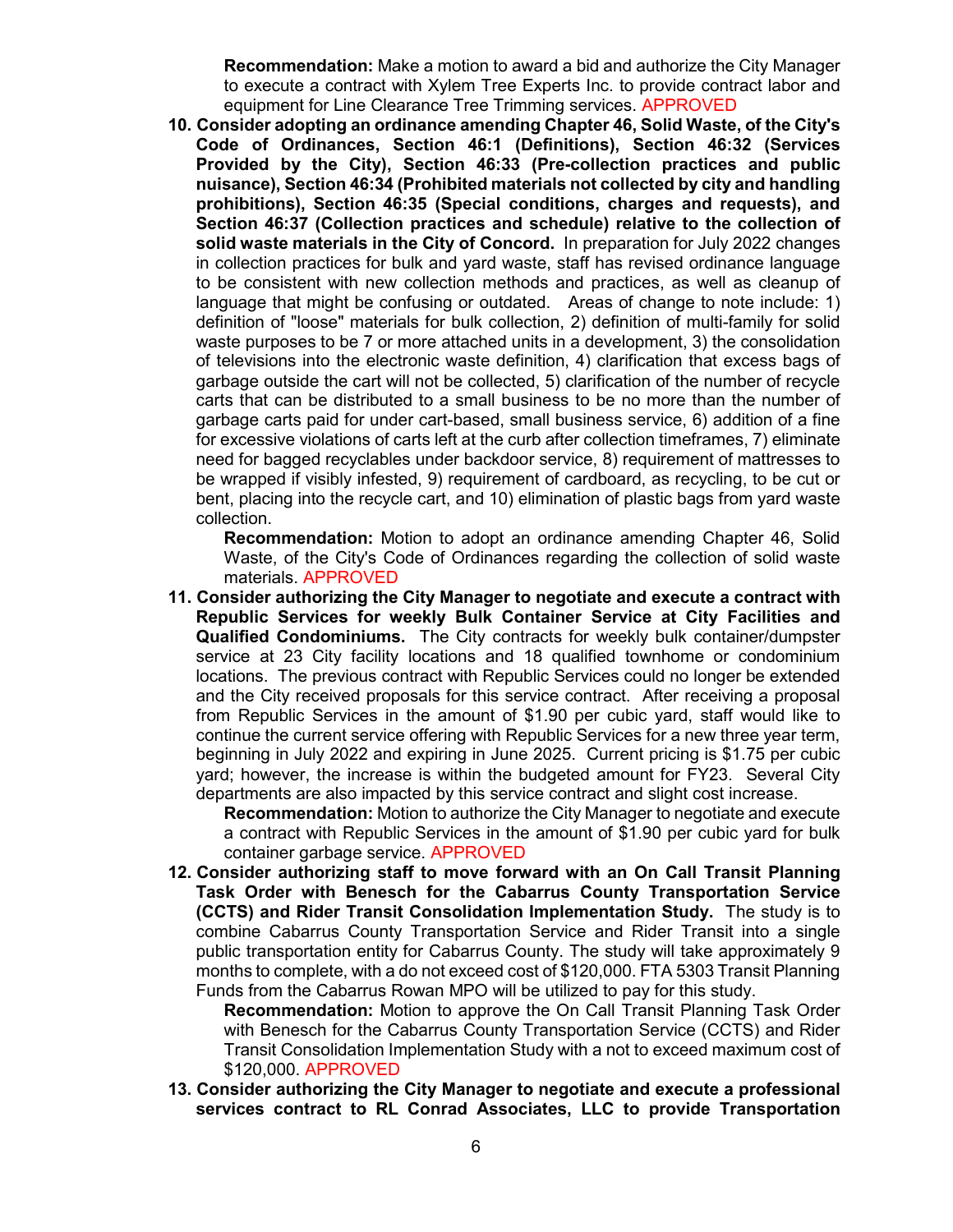**Planning services for the Cabarrus Rowan Metropolitan Planning Organization (CRMPO).** With the expiration of the current contract for CRMPO administration and transportation planning services on June 30th, letters of interest were requested in March from parties interested in providing these professional services. An interview was held with the firm that submitted in May. RL Conrad Associates, LLC was selected by a review committee, including representatives from member jurisdictions (Kannapolis, Mt. Pleasant, China Grove, Concord), as well as NCDOT staff. Negotiations are underway with RL Conrad Associates, LLC on the fees, which will have to be approved by Office of Inspector General's Office at NCDOT. The contract time is for one year with an optional one year renewal.

**Recommendation:** Motion to award a professional services contract to RL Conrad Associates, LLC to provide Transportation Planning services for the Cabarrus Rowan Metropolitan Planning Organization (CRMPO) and authorize the City Manager to negotiate and execute the contract. APPROVED

**14. Consider authorizing the City Manager to negotiate and execute an addendum to the contract with HDR for engineering services relating to the GAC Contactors at the Hillgrove Water Treatment Plant (WTP).** The City is under contract with HDR for design of the GAC Contactors at the Hillgrove WTP. The project is well underway. In April 2022, the City elected to pursue acquisition of adjacent parcel (708 Arbor St NE) to allow for a more desirable location of the GAC system and to provide space for future site uses. This addendum would cover the additional engineering services associated with locating the GAC system on the new parcel and will aid the City in developing the new parcel for future uses. The addendum for the additional scope is \$200,097.

**Recommendation:** Motion to authorize the City Manager to negotiate and execute an addendum to the contract with HDR for engineering services related the GAC Contactors at the Hillgrove WTP. APPROVED

**15. Consider adopting a resolution to abandon a sanitary sewer easement across property at 346 George W. Liles Parkway (PIN 5600-48-0582).** There is a sanitary sewer easement recorded in Plat Book 47 Page 80 to the City of Concord. This property is being redeveloped with a Harris Teeter Fuel Center and the developer has requested that this easement be abandoned due to a sewer redesign.

**Recommendation:** Motion to adopt a resolution authorizing the Abandonment of Easement. APPROVED

**16. Consider approving the dedication of a Public Right-of-Way and Storm Drainage Easement to NCDOT at 2700 Concord Parkway S.** The City is being asked to dedicate property for Right-of-Way (ROW) and a Storm Drainage Easement (SDE) to NCDOT for purpose of constructing a U-turn bulb at 2700 Concord Parkway South. The subject area is located on property the Electric Systems Department is currently constructing Substation T. Purpose of the U-turn bulb is to allow North-bound Concord Parkway traffic to reverse direction. The U-turn bulb is necessary for traffic generated by the Holly Grove multi-unit Development just South of the City substation project. The Holly Grove Development company, Nest Communities Inc., is granting the City an easement on their property for purpose of extending transmission lines to the substation site. Total dedicated area is 2,003 square feet for the ROW and 3,139 square feet for the SDE. Electric Systems staff has evaluated the request and there is no impact to the substation project.

**Recommendation:** Motion to approve the dedication of a Public ROW and Storm Drainage Easement to NCDOT. APPROVED

**17. Consider accepting a Preliminary Application from Arnold Wayne Holder.** In accordance with City Code Chapter 62, Arnold Wayne Holder has submitted a preliminary application to sewer service outside the City limits. The property is located at 214 Litaker Lane. This parcel has an existing single family home and the applicant indicates that the drain field is full and the existing septic tank has been pumped twice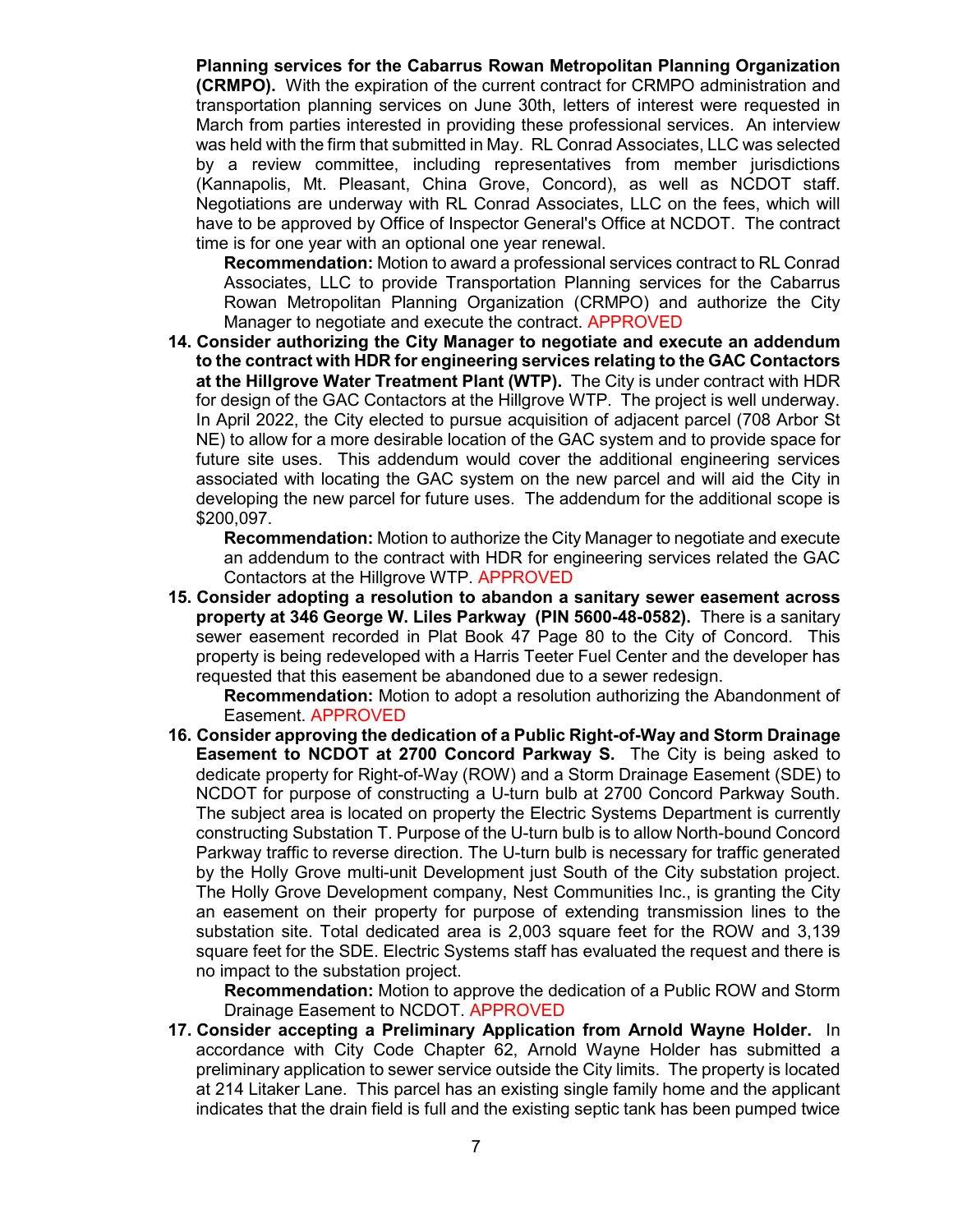in the past year and gray water is seeping from the ground. There is not City water available to this parcel.

**Recommendation:** Motion to accept the preliminary application and have the owner proceed to the final application phase excluding annexation. APPROVED

**18. Consider accepting a Preliminary Application from Flint McDonald.** In accordance with City Code Chapter 62, Flint McDonald has submitted a preliminary application to receive water and sewer service outside the City limits. The properties are located on Archibald Road. There is a total of 5 lots which were recently created via a county minor subdivision plat. Three of the lots have access to city water and sewer and two have only access to water. Based upon the applicant's original intent to serve the lots without City utilities and the potential negative impact on treatment plant capacity, it is recommended to deny the preliminary application.

**Recommendation:** Motion to deny the preliminary application. APPROVED – APPLICATION DENIED

**19. Consider accepting a Preliminary Application from Robert C. Hayes.** In accordance with City Code Chapter 62, Robert C. Hayes has submitted a preliminary application for water service outside the City limits. The property is located at 1245 Odell School Road. The property is currently zoned LDR and has an existing single residence. City sanitary sewer is not available to this parcel.

**Recommendation:** Motion to accept the preliminary application and have the owner proceed to the final application phase excluding annexation. APPROVED

**20. Consider accepting a Preliminary Application from Nao Kha Vang.** In accordance with City Code Chapter 62, Nao Vang has submitted a preliminary application to receive sewer service outside the City limits. The property is located at 7627 Rocky River Road. This parcel has an existing single family home and the applicant has indicated that the existing septic system has a problem and is backing up a lot. The applicant already has water.

**Recommendation:** Motion to accept the preliminary application and have the owner proceed to the final application phase including annexation. APPROVED

**21. Consider making appointments / reappointments to various City of Concord Boards and Commissions and making a reappointment to the CDDC Board of Directors.** Attached is a list of Board and Commission appointments for the City of Concord. This list notes the members that have expiring terms and can or cannot be reappointed.

**Recommendation:** Motion to make appointments/reappointments to various Boards and Commissions and a reappointment to the CDDC Board of Directors. APPOINTMENT/REAPPOINTMENTS MADE

## **VII.Consent Agenda** APPROVED ALL IN ONE MOTION

**A. Consider adopting the 2022 Title VI Plan annual report.** Per the Title VI Plan adopted by City Council, an annual report should be prepared that documents progress, accomplishments, impediments and goals in fulfilling the Title VI Plan. The attached report summarizes the 2022 Title VI initiatives.

**Recommendation:** Motion to adopt the City's 2022 Annual Report to fulfill the requirement of the City of Concord Title VI Plan adopted by City Council in May 2021.

**B. Consider adopting the Rider Transit Procurement Policy & Procedures.** During FTA's Triennial Review process, it was determined that Rider Transit needed to have a standalone procurement policy separate from the City's Purchasing policy, that detailed all of FTA's procurement requirements. That attached Rider Transit Procurement Policy & Procedures was deemed by FTA to meet all of their requirements.

**Recommendation:** Motion to adopt the Rider Transit Procurement Policy & Procedures.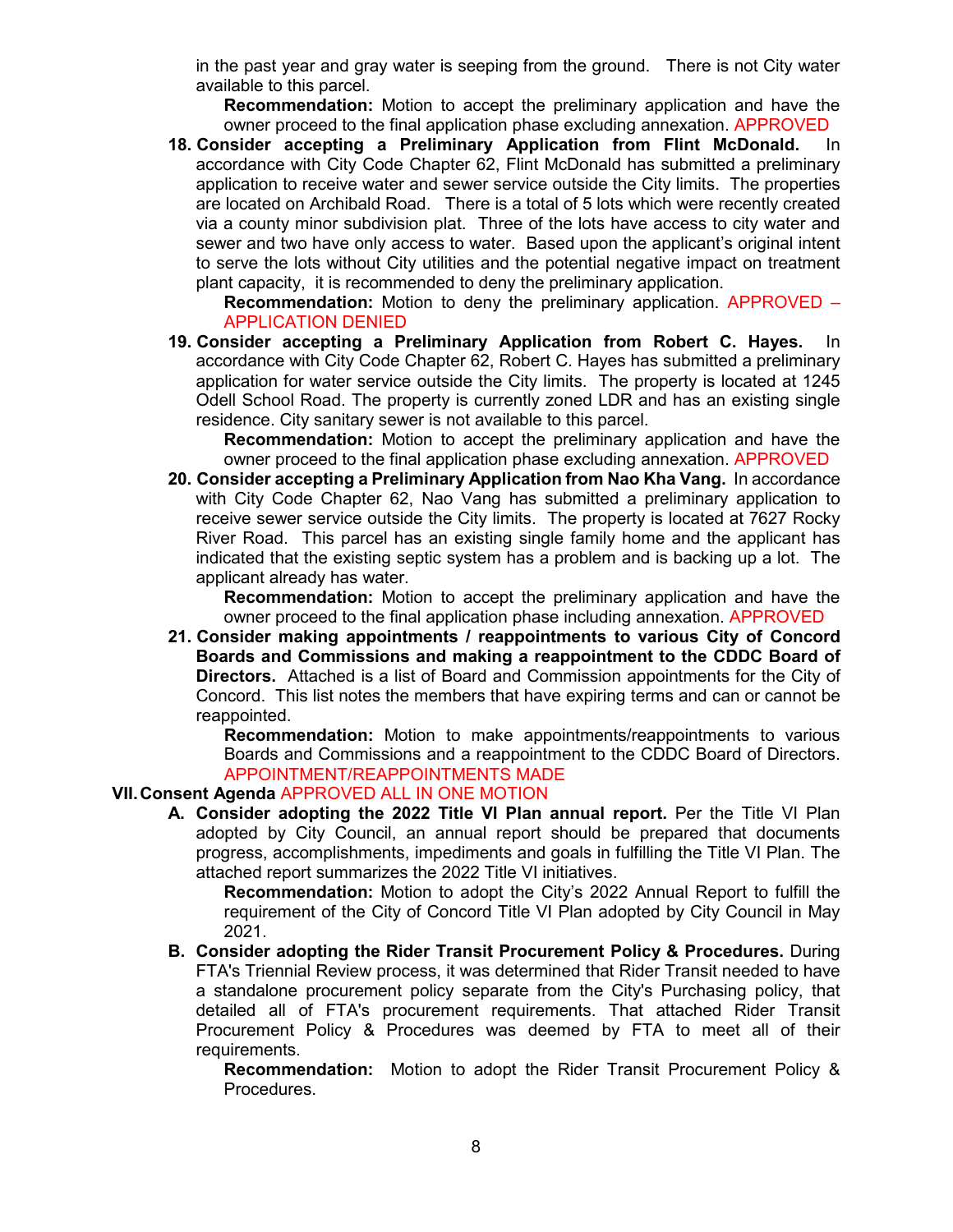**C. Consider approving the updated 2021 Rider Transit Public Transportation Agency Safety Plan (PTASP).** FTA requires that Rider Transit's Public Transportation Agency Safety Plan is reviewed, updated, and approved annually by the Concord Kannapolis Transit Commission, Concord City Council, and the Cabarrus Rowan MPO. There were no substantive changes to this year's plan, only small language updates required by FTA. The updated plan was approved by the CRMPO at their May 23, 2022 meeting, and the CKTC at their April 29, 2022 meeting.

**Recommendation:** Motion to approve the updated 2022 Rider Transit Public Transportation Agency Safety Plan.

**D. Consider awarding a bid to VSC Fire and Security Inc. in the amount of \$234,870 plus tax to purchase 3% AFFF Foam for replacement in community hangars at the Concord-Padgett Regional Airport.** During the annual inspection it was noted that we need to replace the AFFF foam in 4 tanks in the community hangars at the airport. The amount of foam needed to replace each hangar is: Hanger F (1000 Gallons of foam) Hanger C (800 Gallons of foam) Hanger H (75 Gallons of foam). FORMAL BIDS (In accordance with N.C.G.S. 143-129 ) were advertised by the City purchasing department. No bids were received. It was re-advertised per State statue and one bid was received on 5/16/22. The sole bid was from VSC Fire and Security Inc. in the amount of \$234,870 plus tax. This project will be funded using Cares funds from the Aviation Department Budget.

**Recommendation:** Motion to accept the bid and to authorize the City Manager to negotiate and execute a contract with VSC Fire and Security Inc.

**E. Consider authorizing the Concord Police Department to apply for the Fiscal Year 2022 Patrick Leahy Bulletproof Vest Partnership Grant from the United States Department of Justice: Office of Justice Programs.** The Concord Police Department is requesting to apply for the Fiscal Year 2022 Patrick Leahy Bulletproof Vest Partnership Grant from the United States Department of Justice: Office of Justice Programs. This program reimburses agencies up to 50% of the costs of new, uniquely fitted bulletproof vests. The department projects needing to purchase 117 vests over the next two fiscal years at a total cost of \$80,847, of which, the city would receive reimbursement of \$ 40,424 under grant guidelines.

**Recommendation:** Motion to authorize the Concord Police Department to apply for the Fiscal Year 2022 Patrick Leahy Bulletproof Vest Partnership Grant from the United States Department of Justice: Office of Justice Programs.

**F. Consider accepting an offer of infrastructure at Lantana Subdivision PH 4, Villages at Skybrook North Subdivision PH 3-2, Roberta Meadows Subdivision, Kensley Subdivision, Allen Mills Subdivision PH 2.** In accordance with CDO Article 5, improvements have been constructed in accordance with the City's regulations and specifications. The following are being offered for acceptance: 19,799 LF of public roadway.

**Recommendation:** Motion to accept the offer of infrastructure acceptance in the following subdivisions and sites, Lantana Subdivision PH 4, Villages at Skybrook North PH 3-2, Roberta Meadows Subdivision, Kensley Subdivision, Allen Mills Subdivision PH 2.

**G. Consider accepting an Offer of Dedication of an access easement and approval of the maintenance agreement.** In accordance with the CDO Article 4, the following access easements and maintenance agreements are now ready for approval: Addison Concord, LLC, (PIN 4589-80-8447) 8255 Old Holland Road. Access easements and SCM maintenance agreements are being offered by the owners.

**Recommendation:** Motion to approve the maintenance agreements and accept the offers of dedication on the following properties: Addison Concord, LLC.

**H. Consider accepting an Offer of Dedication of utility easements and public rightsof-ways in various subdivisions.** In accordance with CDO Article 5, the following final plats and easements are now ready for approval: The Addison Eighty50,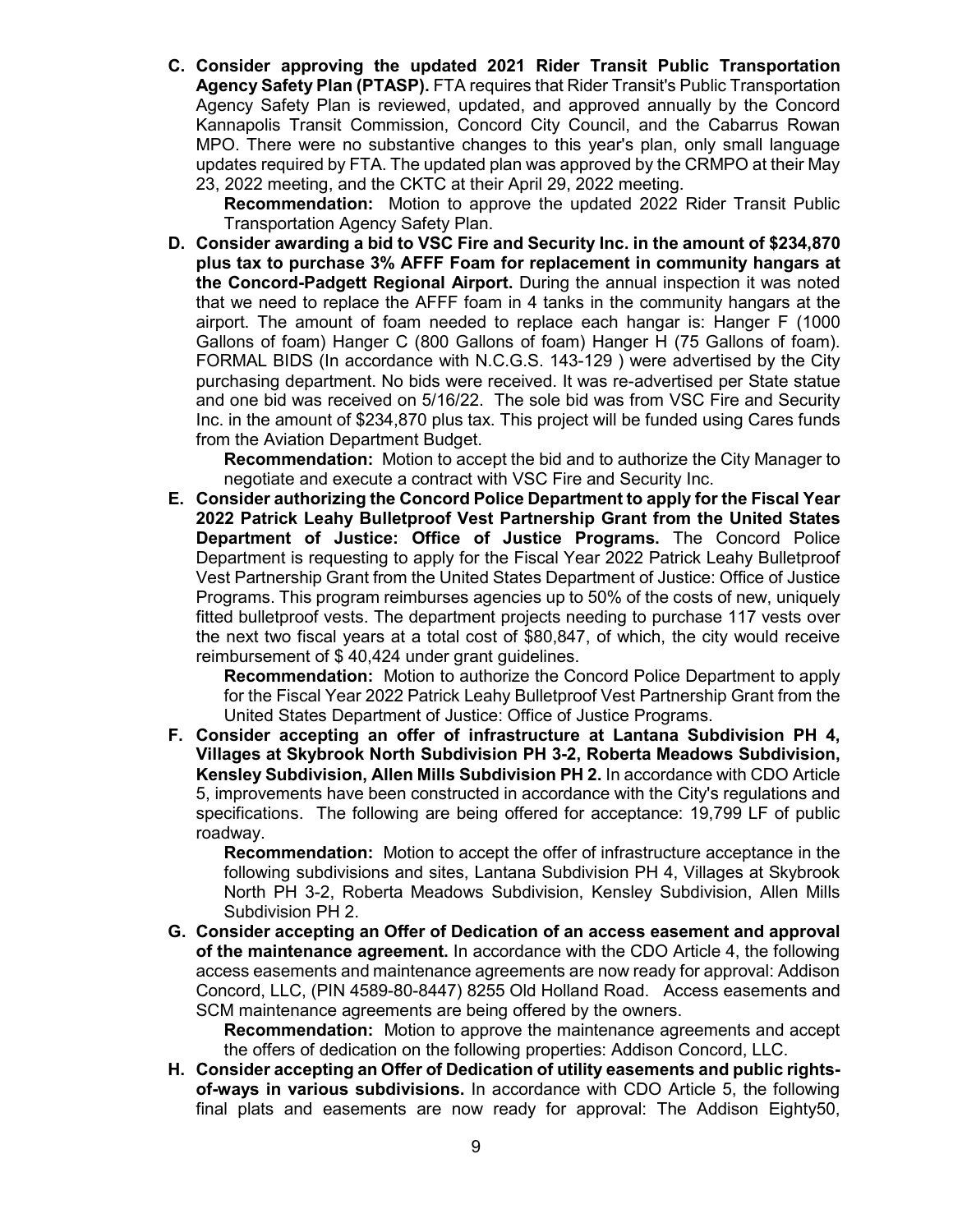Patterson Townhomes, Spring Meadow Phase 2A Map 1, and The Villas at Tucker's Walk, Phase 1 Map 2. Various utility easements and public rights-of-ways are offered by the owners.

**Recommendation:** Motion to accept the offer of dedication on the following plat and easements: The Addison Eighty50, Patterson Townhomes, Spring Meadow Phase 2A Map 1, and The Villas at Tucker's Walk, Phase 1 Map 2.

**I. Consider adopting a resolution to amend Article II, Section H of the Purchasing Policy.** Staff is recommending that the Performance and Payment section of the Purchasing Policy be amended to match North Carolina General Statutes, Section 44A-26 regarding the dollar amount of bonds required for construction projects. The City's current policy stated that construction projects with a total cost of \$50,000 or more require performance and payment bonds. The majority of construction projects in today's economy exceed \$50,000 and amending our policy to match the NCGS will aid staff and developers when processing these construction projects. NCGS 44A-26 states that performance and payment bonds will only be needed for construction projects that exceed \$300,000.

**Recommendation:** Motion to adopt a resolution to amend Article II, Section H of the Purchasing Policy.

**J. Consider approving a donation of \$500 from the Mayor's Golf Tournament Fund to Epworth United Methodist Church Back-to-School Shoe Distribution drive and to adopt a budget ordinance appropriating the donation.** This will be the 10th annual Back-to-School Shoe Distribution in Cabarrus County. The event is scheduled to be held Saturday, August 6, 2022 from 10:00 a.m. - 12:00 noon at the Logan Multi-Purpose Center. The goal is to distribute at least 500 pairs of shoes, as well as backpacks and school supplies, to as many children and youth as possible.

**Recommendation:** Motion to approve a donation of \$500 from the Mayor's Golf Tournament Fund to Epworth United Methodist Church Back-to-School Shoe Distribution drive and to adopt a budget ordinance appropriating the donation.

**K. Consider adopting a budget ordinance to establish a fund to account for the Opioid Settlement Funds.** In July 2021, Attorney General Josh Stein announced a historic \$26 billion agreement that will help bring desperately needed help to communities harmed by the opioid epidemic. Settlement funds are being allocated to 100 counties and 17 municipalities based on a formula the national counsel representing local governments developed. Funds will begin to be distributed to counties and municipalities in 2022 and continue over a period of 18 years. The total amount the City is expected to receive is \$1,464,853. The attached budget ordinance establishes a fund to account for these opioid settlement funds.

**Recommendation:** Motion to adopt a budget ordinance to establish a fund to account for the Opioid Settlement Funds.

**L. Consider adopting an ordinance to amend the Transportation Project fund budget to cleanup various project budgets.** The attached budget ordinance amends the transportation project fund budget to year end estimates.

**Recommendation:** Motion to adopt an ordinance to amend the Transportation Project fund budget to cleanup various project budgets.

**M. Consider adopting an ordinance to amend the Affordable Housing Fund budget to year end estimates.** The attached ordinance amends the Affordable Housing Fund budget to year end estimates.

**Recommendation:** Motion to adopt an ordinance to amend the Affordable Housing Fund budget to year end estimates.

**N. Consider adopting an ordinance to amend the Airport Capital Project fund budget to establish a preliminary budget for the Runway Widening project.** The attached budget amendment establishes the preliminary budget for the Runway Widening to project to allow preliminary expenses to be incurred.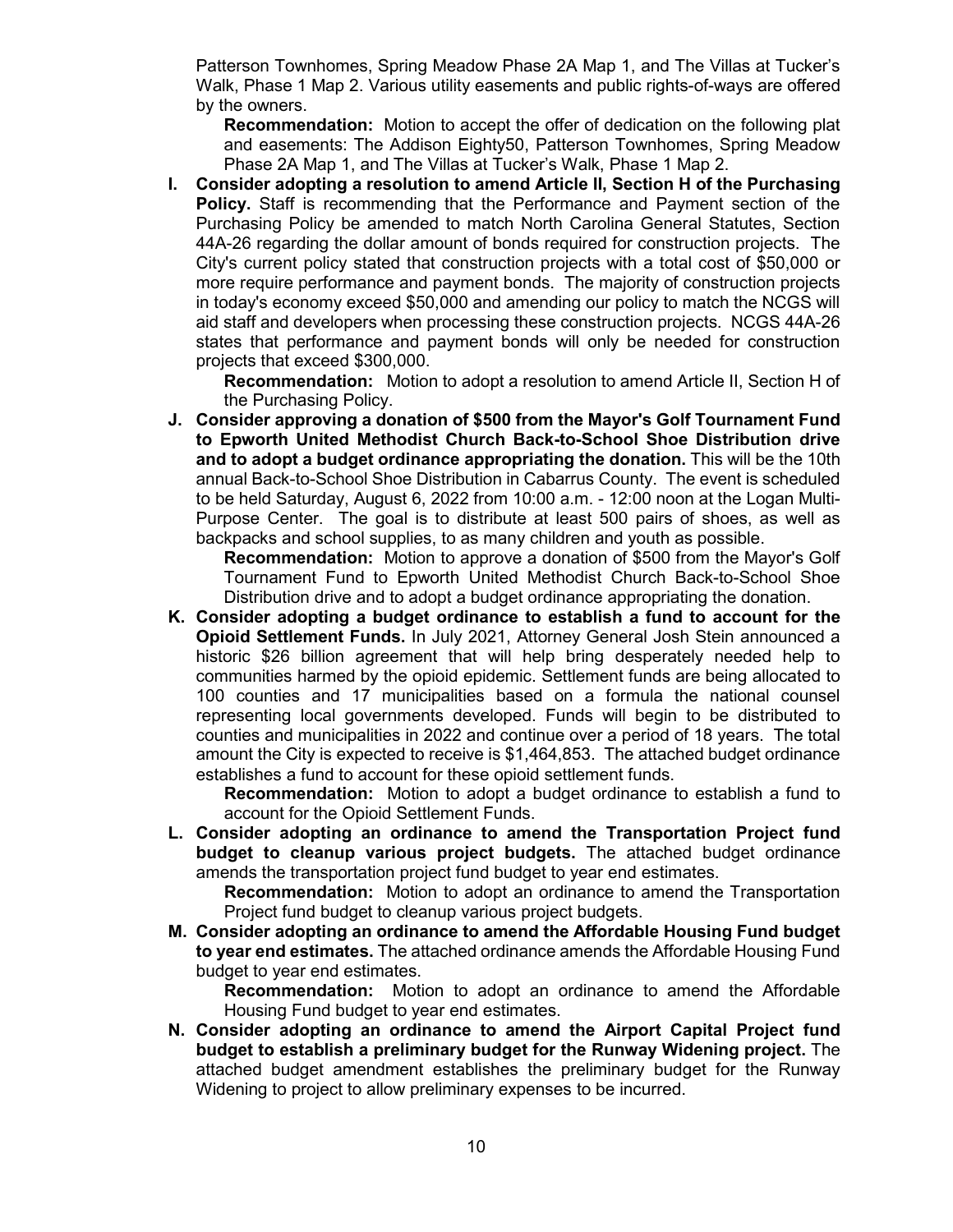**Recommendation:** Motion to adopt an ordinance to amend the Airport Capital Project fund budget to establish a preliminary budget for the Runway Widening project.

**O. Consider adopting an ordinance to amend the Housing Vouchers budget to adjust to year end estimates.** The attached budget ordinance amends the Vouchers budget to estimated year end actuals.

**Recommendation:** Motion to adopt an ordinance to amend the Housing Vouchers budget.

**P. Consider adopting an ordinance to amend the Transit budget to adjust to estimated year end actuals.** The attached budget ordinance amends the Transit budget to adjust the budget to estimated year end projection. This also includes the adjustment needed for the buses approved to be purchased at a previous council meeting.

**Recommendation:** Motion to adopt an ordinance to amend the Transit budget to adjust to estimated year end actuals.

**Q. Consider adopting an ordinance to amend the Airport operating budget to adjust budget to year end actual projections.** Staff is requesting that the Airport operating budget be amended to reflect anticipated actual year end numbers. The total amendment is 414,000 which adjusts revenues and expenditures to year end projections.

**Recommendation:** Motion to adopt an ordinance to amend the Airport operating budget to adjust budget to year end actual projections.

**R. Consider adopting an ordinance to amend the Water operating budget to adjust budget to year end actual projections.** The attached budget ordinance adjusts the Water fund budget to year end projections.

**Recommendation:** Motion to adopt an ordinance to amend the Water operating budget to adjust budget to year end actual projections.

**S. Consider adopting an ordinance to amend the Electric operating budget to adjust budget to year end actual projections.** The attached budget ordinance adjusts the Electric fund budget to year end projections.

**Recommendation:** Motion to adopt an ordinance to amend the Electric operating budget to adjust budget to year end actual projections.

**T. Consider adopting an ordinance to amend the Stormwater operating budget to adjust budget to year end actual projections.** The attached budget ordinance adjusts the Stormwater fund budget to year end projections.

**Recommendation:** Motion to adopt an ordinance to amend the Stormwater operating budget to adjust budget to year end actual projections.

**U. Consider adopting an ordinance to amend the General Fund operating budget to adjust budget to year end actual projections.** The attached budget ordinance adjusts the General Fund budget to year end projections.

**Recommendation:** Motion to adopt an ordinance to amend the General Fund operating budget to adjust budget to year end actual projections.

**V. Consider adopting an ordinance to amend the Additional Vehicle Tax Fund budget to adjust budget to year end actual projections.** Staff is requesting that the Additional Vehicle Tax Fund budget be amended to reflect anticipated actual year end numbers. The total amendment is \$50,000 which adjusts revenues and expenditures to year end projections.

**Recommendation:** Motion to adopt an ordinance to amend the Additional Vehicle Tax Fund budget to adjust budget to year end actual projections.

**W. Consider approving the 2022 Capital Fund Grant award from the US Department of Housing and Urban Development (HUD) and to adopt a Budget Ordinance appropriating the grant amount of \$469,854.** HUD has awarded the Housing Department a Capital Fund Grant for federal year 2022 in the amount of \$469,854 to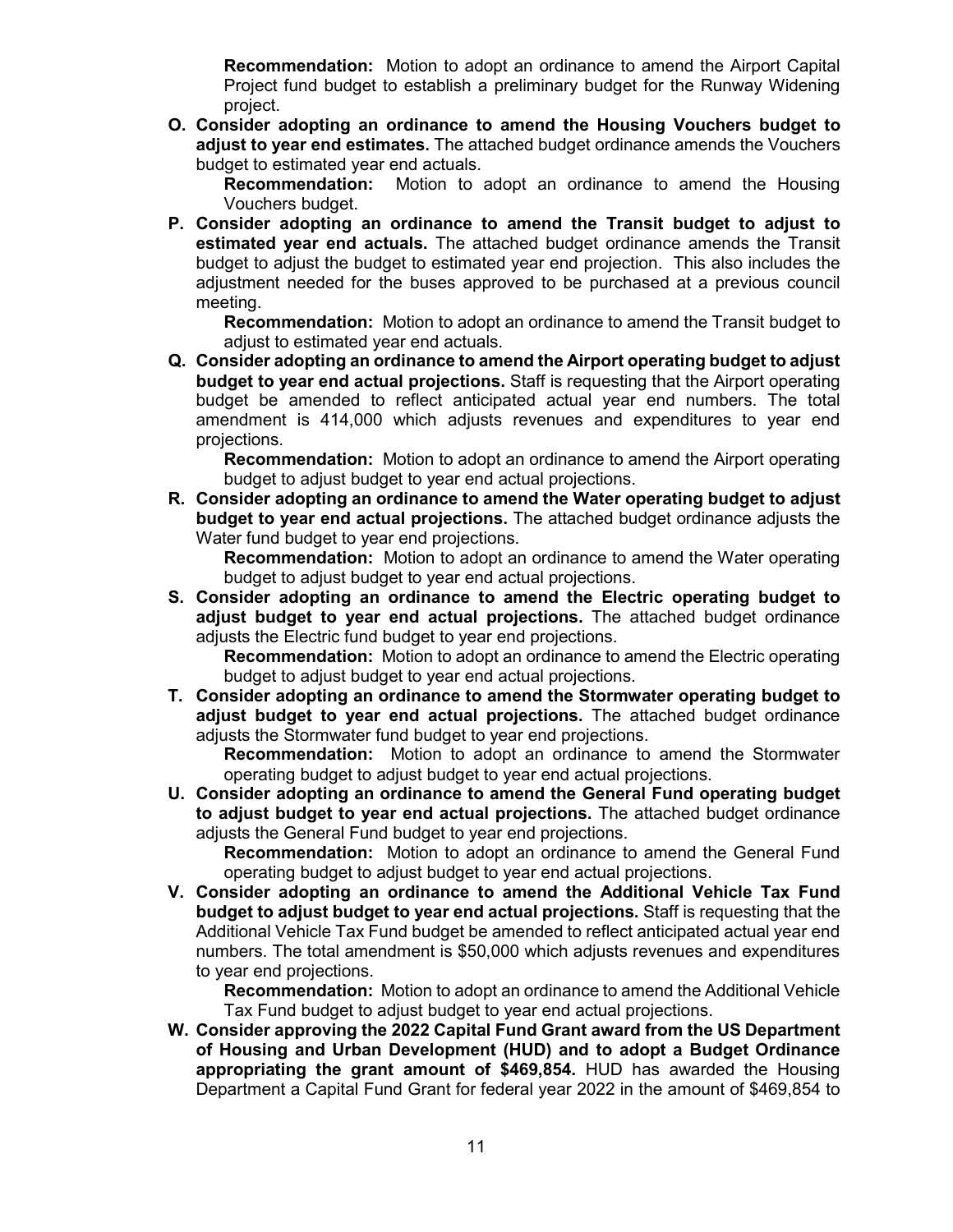assist with carrying out development, capital and management activities in order to assure that such projects continue to be available to serve low-income families.

**Recommendation:** Motion to accept the 2022 Capital Fund Grant award from HUD and adopt a Budget Ordinance appropriating the grant amount of \$469,854.

**X. Consider adopting an ordinance to amend the Golf budget to adjust budget to year end actual projections.** Staff is requesting that the golf operating budget be amended to reflect anticipated actual year end numbers. The total amendment is \$260,000 which adjusts revenues and expenditures to year end projections.

**Recommendation:** Motion to adopt an ordinance to amend the Golf budget to adjust budget to year end actual projections.

**Y. Consider adopting an ordinance to amend the Stormwater project budget to allocate savings remaining from completed projects the future projects account.** The attached budget ordinance amendment allocates savings from previously closed projects the future projects account. These amounts will be available to allocate to projects in future years when needed.

**Recommendation:** Motion to adopt an ordinance to amend the Stormwater project budget to allocate savings remaining from completed projects the future projects account.

**Z. Consider adopting an ordinance to amend the Fire project budget to allocate savings remaining from completed projects to the future projects account.** The attached budget ordinance amendment allocates savings from previously closed projects the future projects account. These amounts will be available to allocate to projects in future years when needed.

**Recommendation:** Motion to adopt an ordinance to amend the Fire project budget to allocate savings remaining from completed projects to the future projects account.

**AA. Consider adopting an ordinance to amend the Wastewater operating budget to adjust budget to year end actual projections.** Staff is requesting that the Wastewater operating budget be amended to reflect anticipated actual year end numbers. The total amendment is \$105,000 which adjusts revenues and expenditures to year end projections.

**Recommendation:** Motion to adopt an ordinance to amend the Wastewater operating budget to adjust budget to year end actual projections.

**BB. Consider adopting an ordinance to amend the General Fund Capital Project fund budget to cleanup various project budgets.** The attached budget ordinance adjusts the airport signage budget to actual and allocates the savings to the future projects account. The attached budget ordinance also includes the additional transfer from the General Fund for the remaining amount needed for the solid waste equipment necessary to provide service in house.

**Recommendation:** Motion to adopt an ordinance to amend the General Fund Capital Project fund budget to cleanup various project budgets.

**CC. Consider adopting an ordinance to amend the Wastewater project budget to cleanup various project budgets.** The attached budget amendment cleans up various project budgets based on actual amounts to date and allocates undesignated funds to the future projects account.

**Recommendation:** Motion to adopt an ordinance to amend the Wastewater project budget to cleanup various project budgets.

**DD. Consider adopting a resolution transferring delinquent accounts to collection loss.** Public Housing residents have moved out of their dwelling units leaving balances on their accounts. The Housing Department has attempted to collect these amounts but has been unsuccessful. It is now appropriate to adopt a resolution transferring the FY21 delinquent accounts to collection losses. Efforts will continue to collect these losses.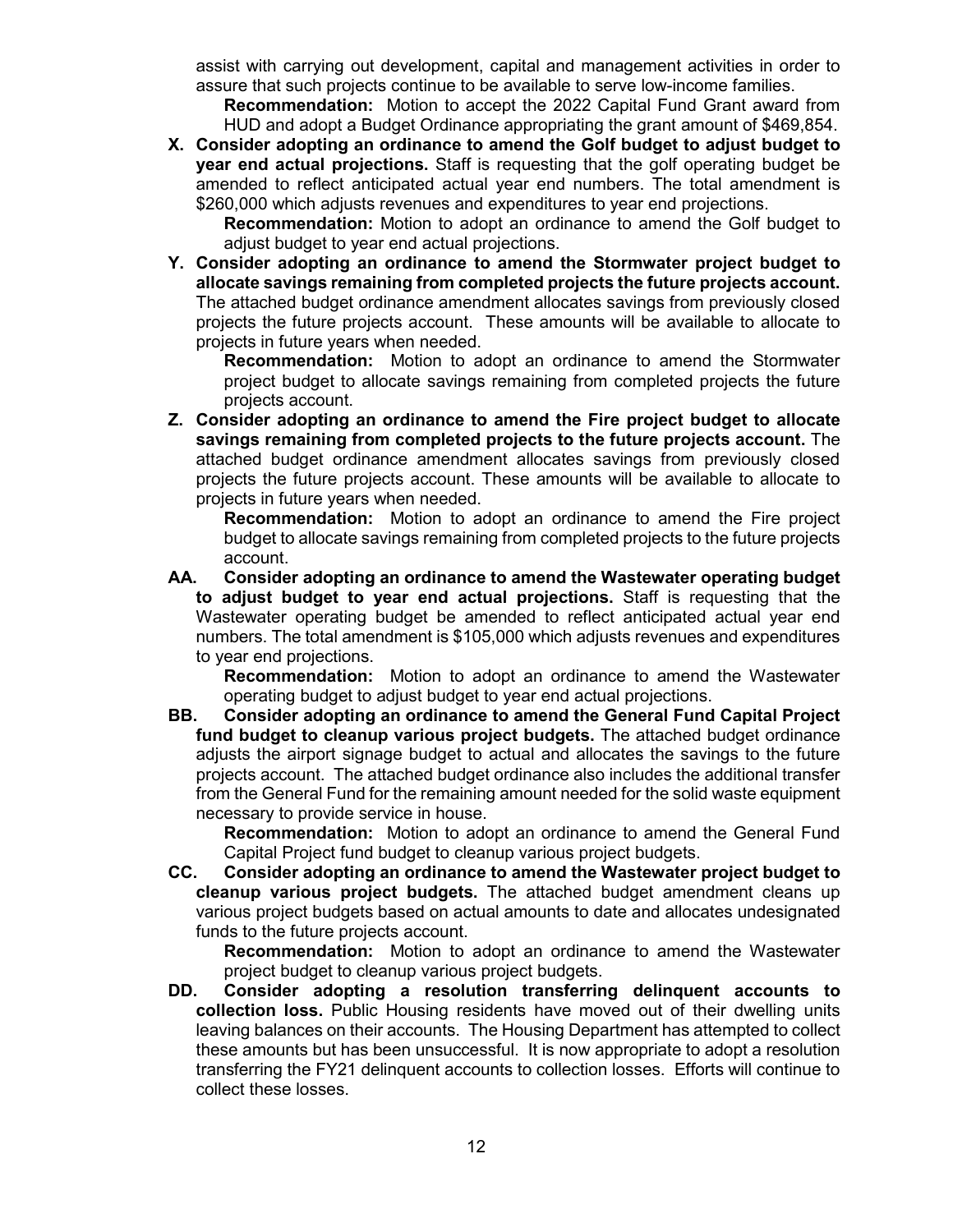**Recommendation:** Motion to adopt a resolution to write-off the FY22 delinquent accounts in the amount of \$36,909.16 to collection loss.

**EE. Consider transferring a delinquent account to collection losses.** The Housing Authority closed an account without properly notifying our agency. Therefore, the balance due on tenant's account had to be absorbed.

**Recommendation:** Motion to transfer a delinquent account to collection losses.

**FF. Consider approving the transfer of delinquent miscellaneous receivables to collection losses.** In preparation for year-end closing of the accounting records and preparing for the annual independent audit, staff must review accounts receivable balances to determine if any balances are uncollectable. The accounts that are deemed uncollectable should be transferred to collection losses. Miscellaneous receivables that have been classified as uncollectable amount to \$3,686.80. Staff continues to work with legal to pursue collection methods available as well as using the Debt Setoff Program offered through the State and a private contract for collections.

**Recommendation:** Motion to approve the transfer of delinquent miscellaneous receivables to collection losses.

**GG. Consider adopting FY23 Compensation Plan Grade Assignments.** Staff recommends adopting the FY23 Compensation Plan Grade Assignments.

**Recommendation:** Motion to adopt the FY23 Compensation Plan Grade Assignments.

**HH. Consider adopting the 3% adjustment to the Compensation Plan Grade Assignments, effective in the fourth quarter of FY23.** In order to remain competitive in the ability to attract strong candidates, staff recommends a 3% overall increase to the Compensation Plan Grade Assignments in the fourth quarter of FY23. This adjustment will be made at minimums, midpoints and maximums in the structure to maintain forward movement in the workforce marketplace.

**Recommendation:** Motion to adopt the 3% adjustment to the Compensation Plan Grade Assignments, effective in the fourth quarter of FY23.

**II. Consider accepting the Tax Office reports for the month of April 2022.** The Tax Collector is responsible for periodic reporting of revenue collections for the Tax Collection Office.

**Recommendation:** Motion to accept the Tax Office collection reports for the month of April 2022.

**JJ. Consider approving the Tax Releases/Refunds from the Tax Collection Office for the month of April 2022.** G.S. 105-381 allows for the refund and/or release of tax liability due to various reasons by the governing body. A listing of various refund/release requests is presented for your approval, primarily due to overpayments, situs errors and/or valuation changes.

**Recommendation:** Motion to approve the Tax Releases/Refunds for the month of April 2022.

**KK. Receive monthly report on status of investments as of April 30, 2022.** A resolution adopted by the governing body on 12/9/1991 directs the Finance Director to report on the status of investments each month.

**Recommendation:** Motion to accept the monthly report on investments.

## **VIII. Matters not on the agenda**

- **Transportation Advisory Committee (TAC)**
- **Metropolitan Transit Commission (MTC)**
- **Centralina Regional Council**
- **Concord/Kannapolis Transit Commission**
- **Water Sewer Authority of Cabarrus County (WSACC)**
- **Public Art Advisory Committee**
- **WeBuild Concord**
- **Barber Scotia Community Task Force Committee**